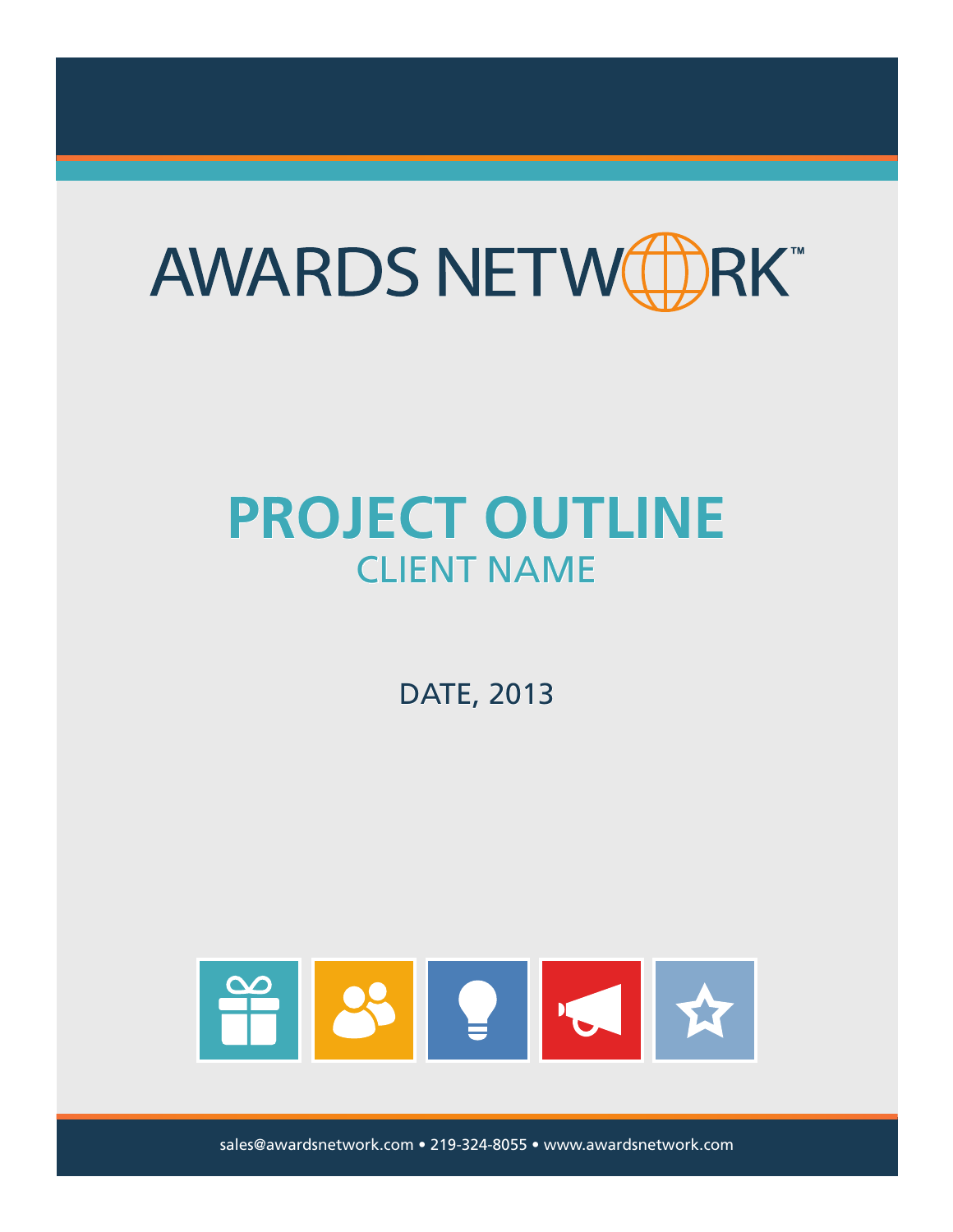# 2

AWARDS NETWEDRK

# **TABLE OF CONTENTS**

| <b>PROJECT SUMMARY</b>              |  |
|-------------------------------------|--|
| <b>PROJECT SCOPE</b>                |  |
| <b>ADMINISTRATIVE OVERVIEW</b>      |  |
| <b>PROGRAM CRITERIA &amp; GOALS</b> |  |
| <b>BUDGET OVERVIEW</b>              |  |
|                                     |  |

Each project phase, deliverables and decision dates .................... 8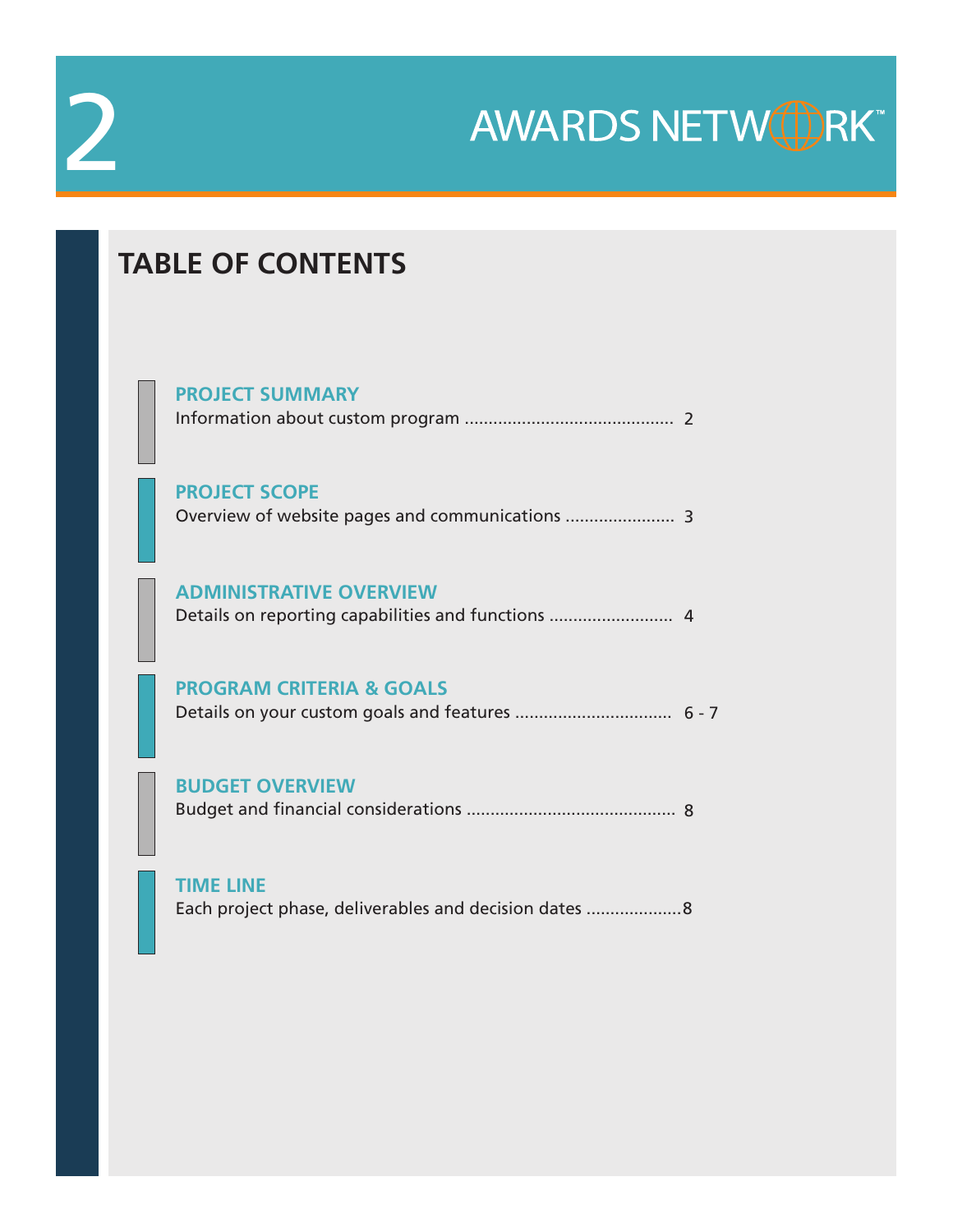# PROJECT OUTLINE 3

# **PROJECT SUMMARY**

Starbucks' mission is to inspire and nurture the human spirit – one person, one cup and one neighborhood at a time. Awards Network has partnered with Starbucks to reward demonstrations of excellent customer service and provide managers with a way to recognize employees in real time for accomplishments.

Starbucks has selected the pricing option 3 for \$750/quarter with a onetime \$1,000 setup fee. Please see below for a list all the available pricing options.

# **OPTION 1**

# **OPTION 2**

**Quarterly Fee:**

\$250 invoiced in Jan, Apr, Jul & Oct.

# **Website Pages:**

Homepage, Login, Program Details, My Account (orders, points, profile), Award Catalog, Cart, Checkout, Help, FAQs & Feedback.

## **Administrative Access:**

Client has ability to add/remove accounts, run user reports, upload points and review orders placed.

## **Reporting:**

1x/mo - Provided by Account Manager that includes orders, program overview & total liability.

## **Account Maintenance:**

1x/mo - Client provides Account Manager with user updates via Excel template: Adding or removing points, creating or deleting user accounts.

**Quarterly Fee:** \$500 invoiced in Jan, Apr, Jul & Oct.

# **Website Pages:**

All pages from Option 1 + Information Gathering Forms, PDF Postings, Self-Registration & Videos.

## **Administrative Access:**

All access from Option 1 + ability to add administrators with group based reporting access.

### **Reporting:**

2x/mo - Provided by Account Manager that includes all from Option 1 + data from information gathering forms.

### **Account Maintenance: Account Maintenance:**

1x/week - Client provides Account Manager with user updates via Excel template: Adding or removing points, creating or deleting user accounts.

# **OPTION 3**

## **Quarterly Fee:**

\$750 invoiced in Jan, Apr, Jul & Oct.

## **Website Pages:**

All pages from Option 2 + Peer to Peer, Ecards, Leader Boards, Quizzes and Company Updates.

## **Administrative Access:**

All access from Option 2 + ability to award points to employees via Excel upload and send emails.

### **Reporting:**

1x/week - Provided by Account Manager that includes all from Option 2 + any additional data needed.

Unlimited - Client provides Account Manager with user updates via Excel template: Adding or removing points, creating or deleting user accounts.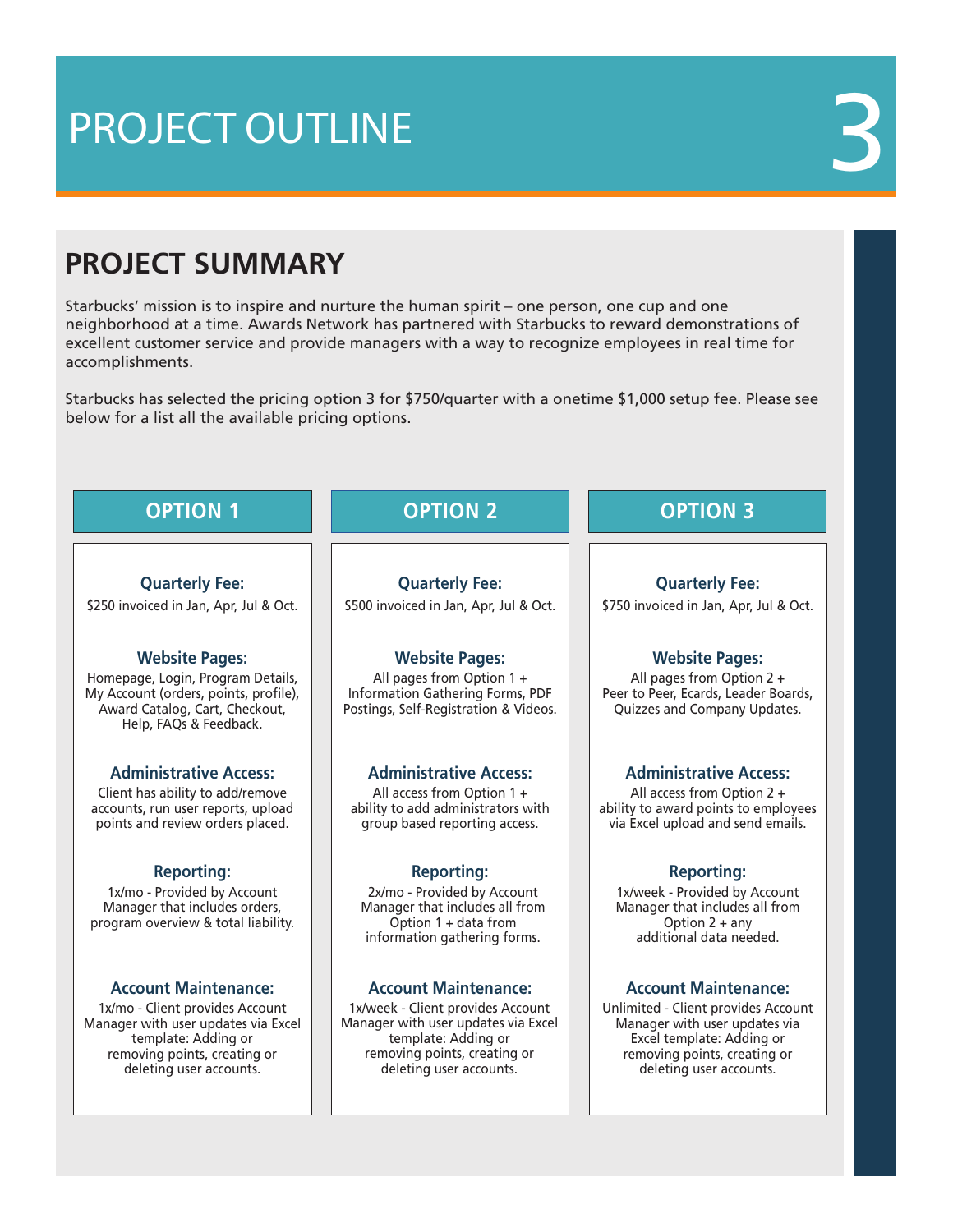

**AWARDS NETWOL** RK™

# **PROGRAM SCOPE**

Awards Network will develop a website along with communication materials branded for Starbucks. A complete list of the website pages and communications Starbucks has selected are below. All website pages and electronic communication materials are included in the cost of the onetime setup fee.

# WEB PAGES INCLUDED



**HOMEPAGE | WELCOME** introduction to the program

**MY ACCOUNT** profile, order history, points awarded

**PROGRAM CRITERIA** company wide goals, terms and conditions

**COMPANY UPDATES** newsletters, quizzes, articles, brochures, videos

> **NOMINATIONS & ECARDS** peer to peer, recognition wall

**EMPLOYEE SPOTLIGHT** top ten employees, employee of the month

**GIFT REDEMPTION** award catalog, cart, checkout, confirmation

> **RESOURCES** help, feedback, FAQs

# COMMUNICATIONS



**AUTOMATED EMAILS**

program launch notification points notification new hire - welcoming to program service/birthday award notification

**INSTANT POINT CARDS**

on the spot recognition cards

## **FLYERS & POSTERS**

notify participants about the program explains how to earn points shows a variety of gift selections

## **ADMINISTRATIVE GUIDE**

explains the reporting tools and functionalities for monitoring program's liability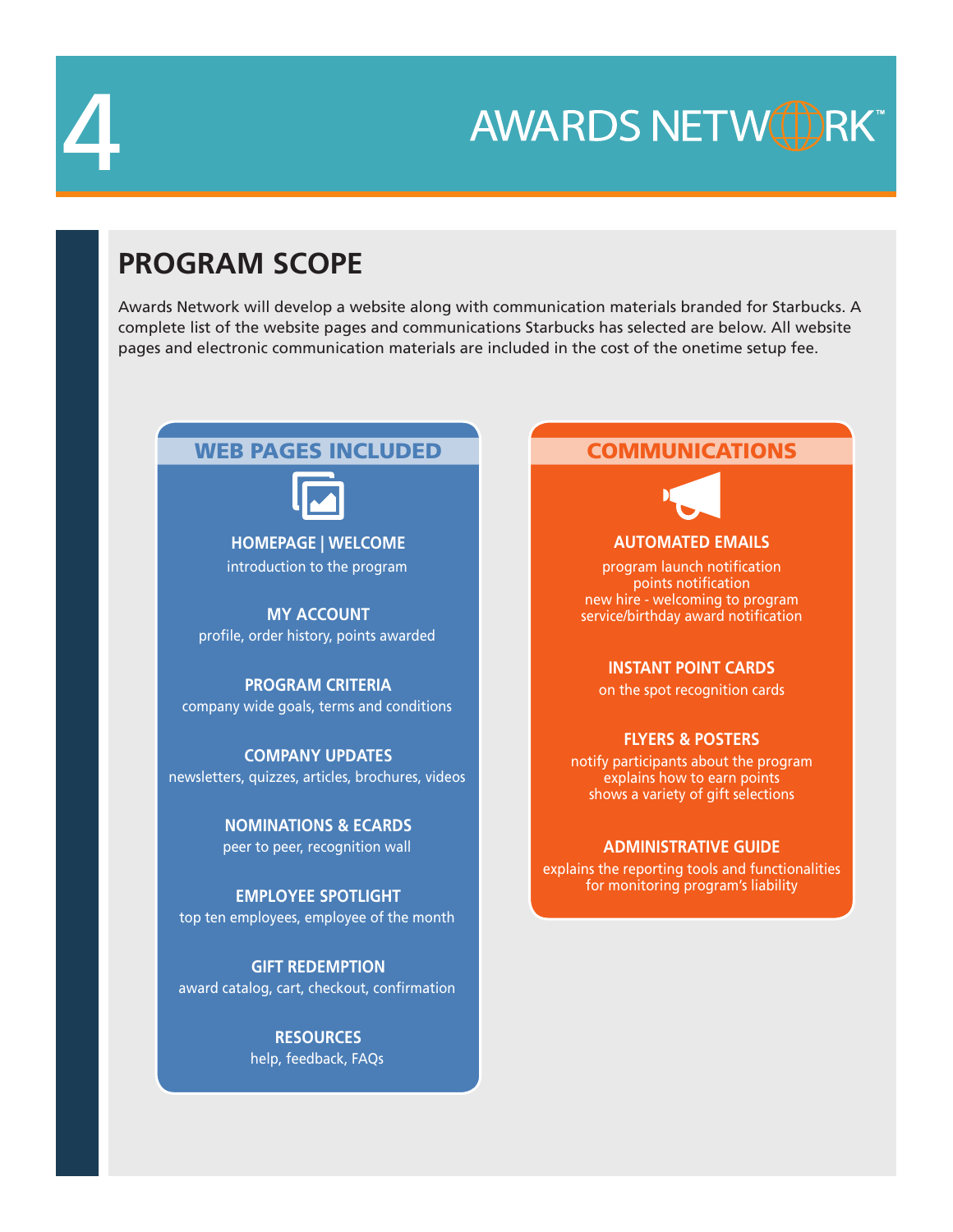# PROJECT OUTLINE

# **ADMINISTRATIVE OVERVIEW**

Starbucks has access to a robust administrative website. All administrative reports can be viewed in a browser or exported to Excel. The administrative website will include access to the following resources:



Awards Network will provide reporting on a monthly basis that includes:

- Total points earned per user
- Total points spent per user
- Total points remaining in each user account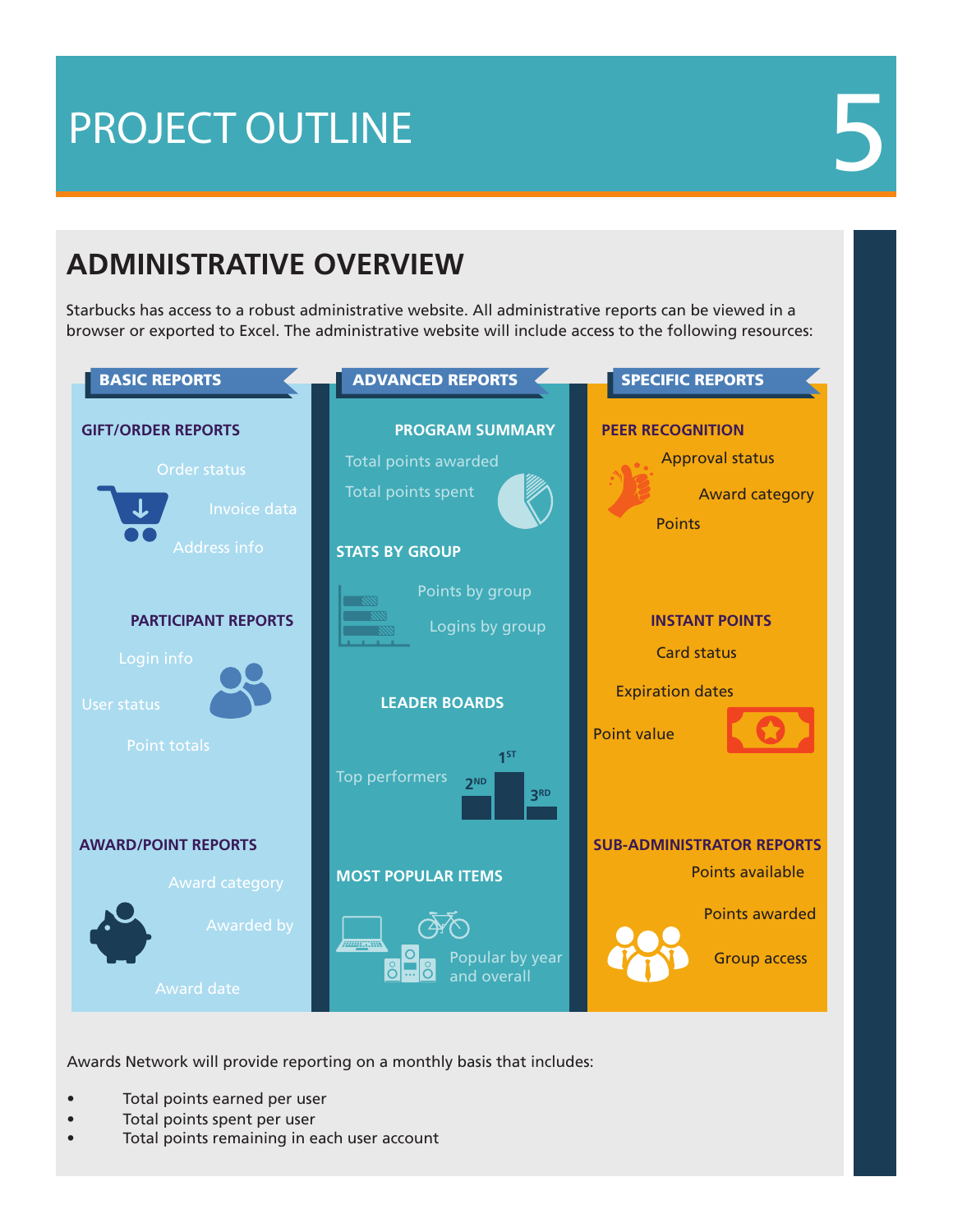

**AWARDS NETWOL**  $2K^*$ 

# **PROGRAM CRITERIA**

Starbucks partnered with Awards Network to build an employee recognition designed to decrease turnover, reward leadership positions, increase communication between multiple locations and recognize employees for going above and beyond normal duties. The initial list of criteria and points are below. The points are set on the half cent (.005) per point scale.

# PROGRAM GOALS:

| Worked major US holiday 5,000       |  |
|-------------------------------------|--|
| Completion of feedback survey 3,500 |  |
|                                     |  |

| Submitting peer nomination 4,000     |  |
|--------------------------------------|--|
| <b>Earning peer nomination 8,000</b> |  |
|                                      |  |
| Above and beyond spot award 20,000   |  |

# SERVICE ANNIVERSARIES & BIRTHDAYS

Awards Network will fully automate service and birthday awards. Starbucks will send over the account information including the date of hire and birth for each participant. Awards Network's proprietary software will award points for the appropriate number of years of service achieved on the person's actual anniversary and birth date. In addition, a customized and personalized email will be sent out the morning of the actual anniversary or birth date to the person congratulating him or her. The employee's supervisor will be carbon copied on this email communication.

Administrators will have access to reporting on who has received points, the award date, and reason for the points via the Awards Network administrative website. The report could be viewed in the website browser or exported to Excel for easy sorting.



# FEEDBACK SURVEY & PROBLEM SOLVED FORMS

Awards Network will program custom forms that will be submitted online and then emailed to administrators and recorded in the administrative website for easy reporting. Starbucks will be able to award points when the form is submitted, require certain fields and include any field necessary (text boxes, check boxes, radio buttons, etc).

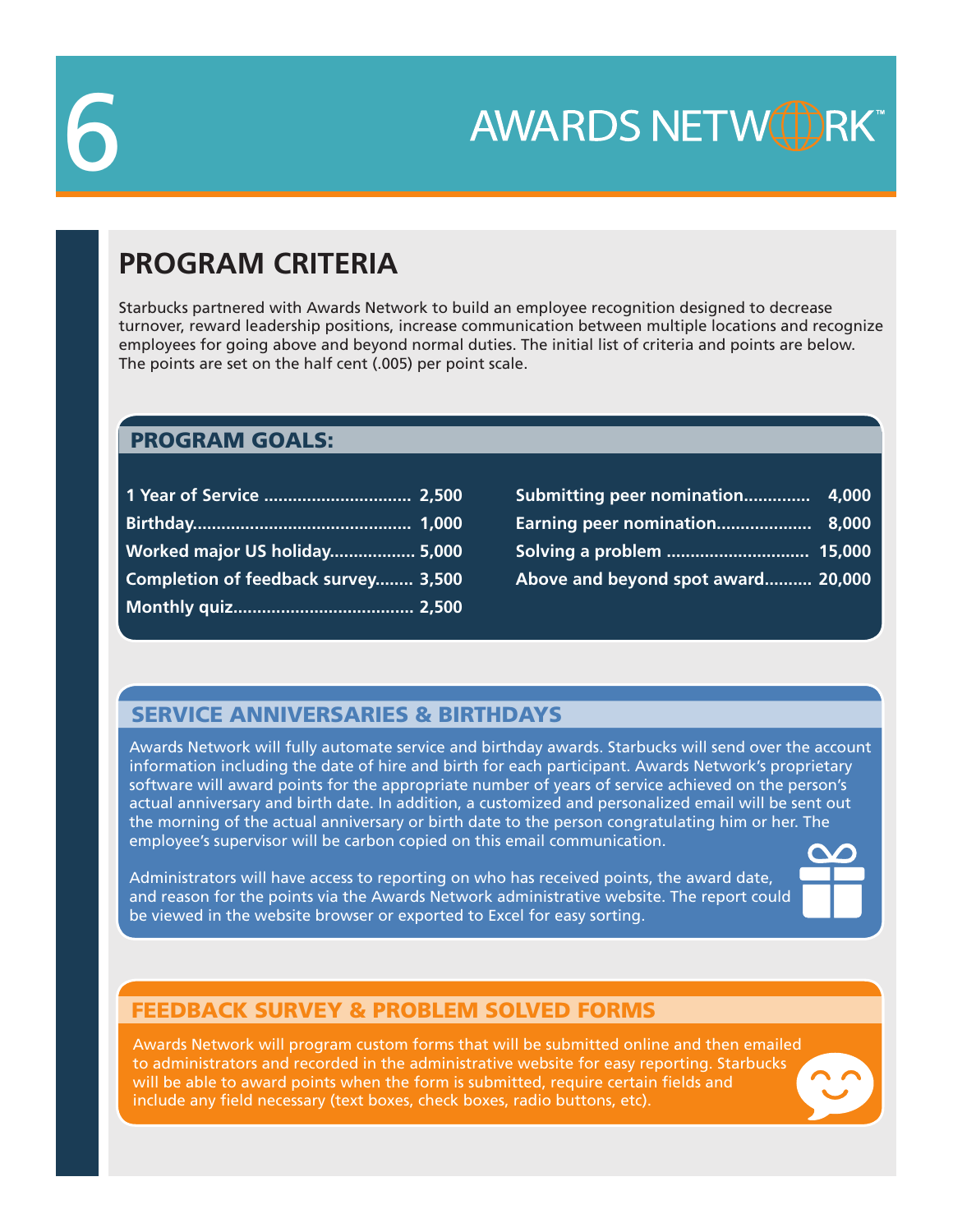# PROJECT OUTLINE

# MONTHLY NEWSLETTER AND QUIZ

Starbucks will send over a monthly newsletter and quiz for Awards Network to setup on the custom website. Employees will be able to take the quiz only once and if a perfect score is achieved, then points will automatically be deposited into the person's account. Administrators will have access to quiz results including scores for each monthly quiz.



# PEER TO PEER RECOGNITION

Employees will visit the recognition website to submit nominations electronically. They will select the name(s) of people who they want to nominate, type in a message about why they are nominating and select an Ecard. An Ecard will then be sent to the nominee(s). Awards Network's proprietary software will keep track of who sends cards, who received cards and the messages included.

Starbucks has opted to include the nominations on a recognition wall that will be featured on the peer recognition page. The wall will include the date, nominee and message.

Nominations will go through an approval process; they will be sent to the nominee's supervisor for approval prior to the nominee and nominator notification. Employees will be able to submit an unlimited number of nominations.

# MANAGER ABOVE & BEYOND AWARDS

Starbucks will use Awards Network's instant points for its manager above and beyond recognition awards. Awards Network will come up with customized artwork including Starbucks logo and branding. The cards will be the size of a credit card and come in three different denominations: 10,000 points, 15,000 points and 20,000 points.

Employees who demonstrate core behaviors will be given an instant point card by managers. They will log into their accounts online to enter the unique code on the instant point card and points will automatically be deposited into the account. Points could be saved or spent and the leftover card can be collected and displayed at home or in a work space.

Administrators will have access to reporting online and exporting into Excel on who has received points for this goal along with their location and manager information. Instant point cards do not have an expiration date and unused cards may be used year after year.